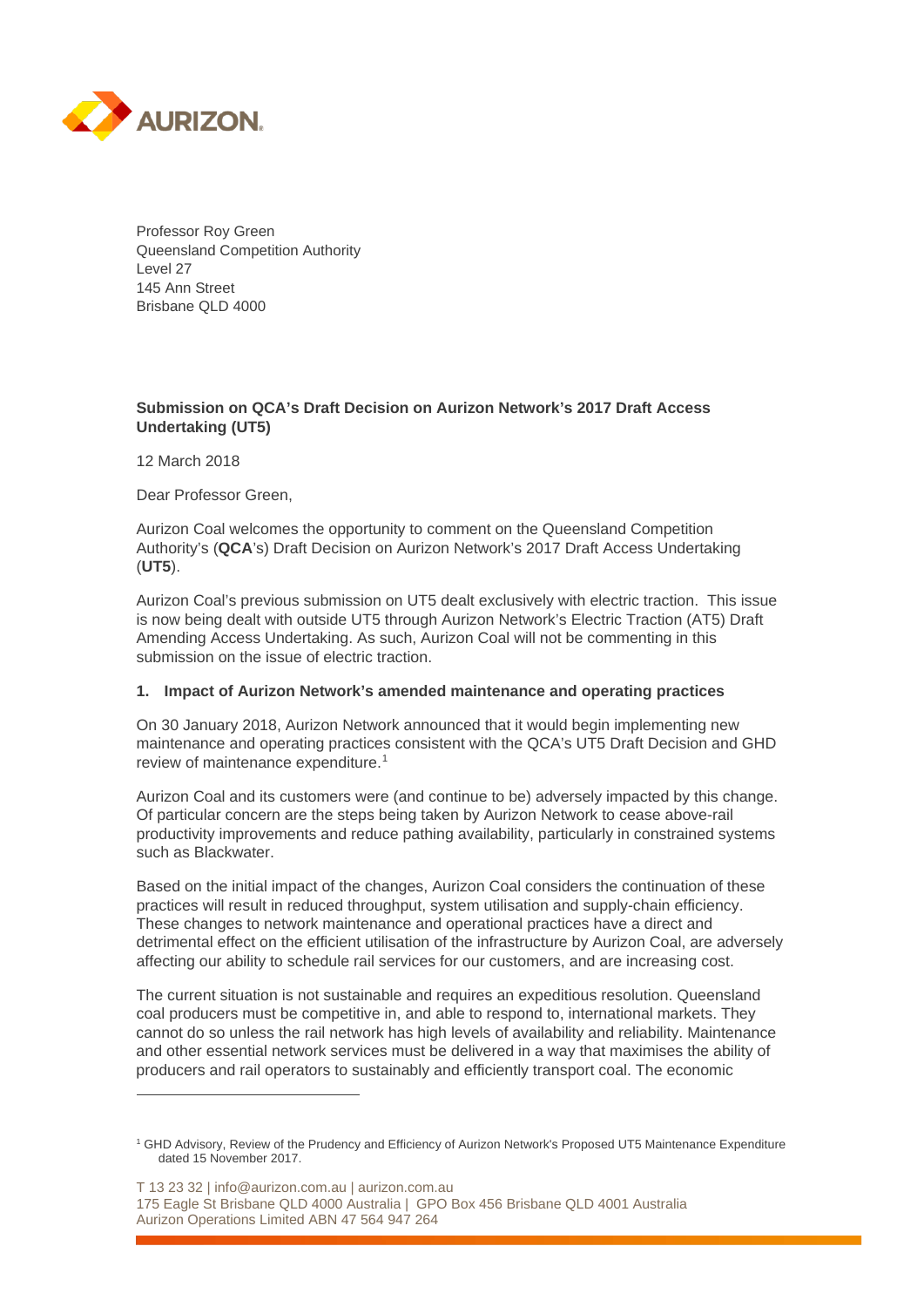interests of the Queensland coal sector are not being furthered by non-urgent network maintenance being prioritised over the operation of income-generating train services.

It is incumbent on the QCA must to ensure that Aurizon Network has an appropriate incentive to support above rail productivity improvement, that it minimises the impact of necessary maintenance on efficient above-rail operations, and capably and flexibly fulfils its role in the planning, scheduling and day of operations environments.

The immediate implications of the new maintenance and operating practices are set out below.

#### *(a) Important supply-chain productivity improvements have been ceased*

Aurizon Coal (and other operators) has undertaken extensive trials of overlength trains for a considerable period and considers their use to be a low cost, efficient and effective mechanism to maximise throughput of the supply chain.

The operation of overlength trains creates some additional scheduling and day of operations complexity due to their interaction with other train services. Until recently, Aurizon Network has accommodated that complexity by facilitating the scheduling of overlength services by Aurizon Coal and other operators.

An immediate consequence of Aurizon Network's new operating and maintenance practices, was the cancellation of the operation of overlength trains. Aurizon Network stated that this was necessitated by the implementation of new maintenance and operating practices which significantly reduce scheduling flexibility and reduce the ability of Aurizon Network to facilitate overlength trains.

Aurizon Coal considers that innovations such as increasing train payloads are a significant enabler of competition in the above rail market. For this reason the regulatory regime should ensure that Aurizon Network remains incentivised to appropriately consider and allow for the trialling and permanent implementation of such innovations, and must consider the benefits to the supply chain of such low-cost methods of increasing supply chain capacity and efficiency.

This is consistent with the introduction in UT5 (reflecting consensus amendments) of the 'low cost' relinquishment of excess paths resulting from initiatives to increase train payloads. The relinquishment provisions, which facilitate the introduction of above rail productivity improvements and contemplate the interests of Access Holders and Aurizon Network, are considered to promote the efficiency of the system by the QCA in the Draft Decision. The QCA also recognises "*the need for a reasonable amount of flexibility to allow for testing of innovations"[2](#page-1-0)* specifically in relation to the trialling of longer trains.

#### *(b) Planning and day of operations impacts have become apparent, particularly in Blackwater*

The changes implemented by Aurizon Network as a result of the Draft Decision have caused losses in throughput from both a reduced ability to schedule trains due to lower system availability, as well as from cancellations in the day of operations environment that have previously been avoidable or recoverable. In particular:

- Aurizon Coal has experienced a significant reduction in system availability in systems which are already considerably constrained, such as Blackwater. In the short period of time since the implementation of the new maintenance and operating practices, Aurizon Coal has been unable to schedule services to a full demand profile due to reduced pathing availability and an inflexibility in the planning of maintenance paths.
- Since the introduction of new maintenance and operating practices, Aurizon Coal has seen a decrease in Aurizon Network's flexibility in reallocating maintenance possessions to

 $\overline{a}$ 

<span id="page-1-0"></span><sup>&</sup>lt;sup>2</sup> QCA, Draft Decision on Aurizon Network's 2017 Draft Access Undertaking, p 350.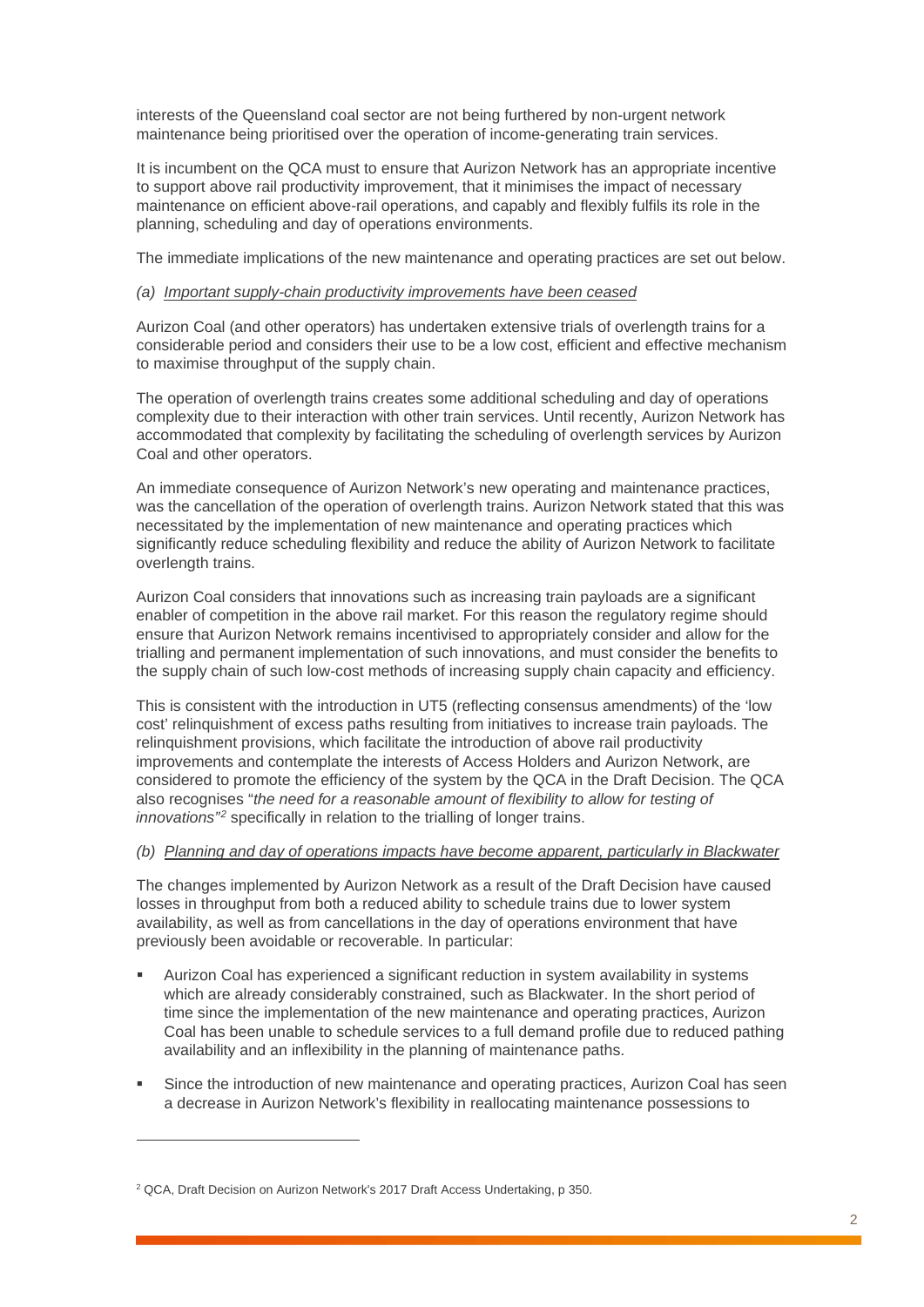allow for the optimisation of scheduled train services. Historically, as part of the Intermediate Train Planning (**ITP**) process, whereby the weekly schedule is finalised, Aurizon Network demonstrated a willingness to be flexible with their planning of specific paths for maintenance possessions. This flexibility allowed above-rail operators to optimise the schedule, taking into consideration that week's order profile. Whilst Aurizon Network was not always able to accommodate a change, Aurizon Coal believes that the overall impact of the flexibility was improved throughput.

- Further, a certain level of flexibility had also been afforded by Aurizon Network in the day of operations environment with regard to instances where train services that are off schedule<sup>[3](#page-2-0)</sup> would (as a result of its delay) run into a planned maintenance possession. Previously, the train service would generally be given priority over that possession (i.e. the possession would start after the service had cleared the section) in order to preserve throughput and not create further downstream impacts. It now appears to be the case that any such maintenance possession will now take priority above any other considerations. Aurizon Coal notes that whilst this practice directly affects one service in the day of operations, there can be considerable flow on effects and indirect consequences to other services and throughput as a whole.
- **The effect of all of these practices is that primacy is being given to network maintenance** (even non-urgent maintenance), rather than the efficient operation of train services. Should the current practices continue, Aurizon Coal expects a continued reduction in asset utilisation and a need to increase resource intensity to deliver the same throughput.

Aurizon Coal also observes that the present situation gives rise to concerns about the ability of the weekly scheduling process to achieve maximum productivity gains. Under the current process, Aurizon Network has, in effect, the first right to lay down its maintenance plan – the effect being both a reduction in the *total* number of available paths, and changes in how paths present throughout any given week. It then falls to the train operators to 'optimise' around Aurizon Network's maintenance plan through the ITP process. To do so, train operators require both paths to be available and for those paths to present in a way that allows trains to cycle productively (sometimes described as a need for 'usable' as against 'unusable' paths).

Operators are commercially incentivised to undertake this optimisation exercise, but their ability to achieve the highest throughput outcome is inherently limited for so long as network maintenance is fixed and immovable. For the CQCN to achieve and then maintain productivity gains, it seems clear that at least some network maintenance (e.g. non-mechanised maintenance) should be optimised in conjunction with trains being scheduled, such as to achieve a sensible balance between system cost and level of throughput.

#### **Aurizon Coal considers that the QCA should have regard to the supply chain impacts of any maintenance and operating practices in its final decision. In particular, the QCA should have regard to the following:**

- **› The alignment of incentives to facilitate above rail productivity improvements to benefit the efficiency of the supply chain;**
- **› The impact that any maintenance and operational practices have on system availability;**
- **› The need for network maintenance to be planned and deployed in conjunction with the optimisation of train operations;**
- **› The impact that any maintenance and operational practices have on the flexibility afforded to the scheduling and day of operations environments; and**

 $\overline{a}$ 

<span id="page-2-0"></span><sup>&</sup>lt;sup>3</sup> Deviations from the planned schedule can be caused by a wide range of factors not related to the above rail operator, including events affecting the availability of below rail infrastructure and loading/unloading facilities.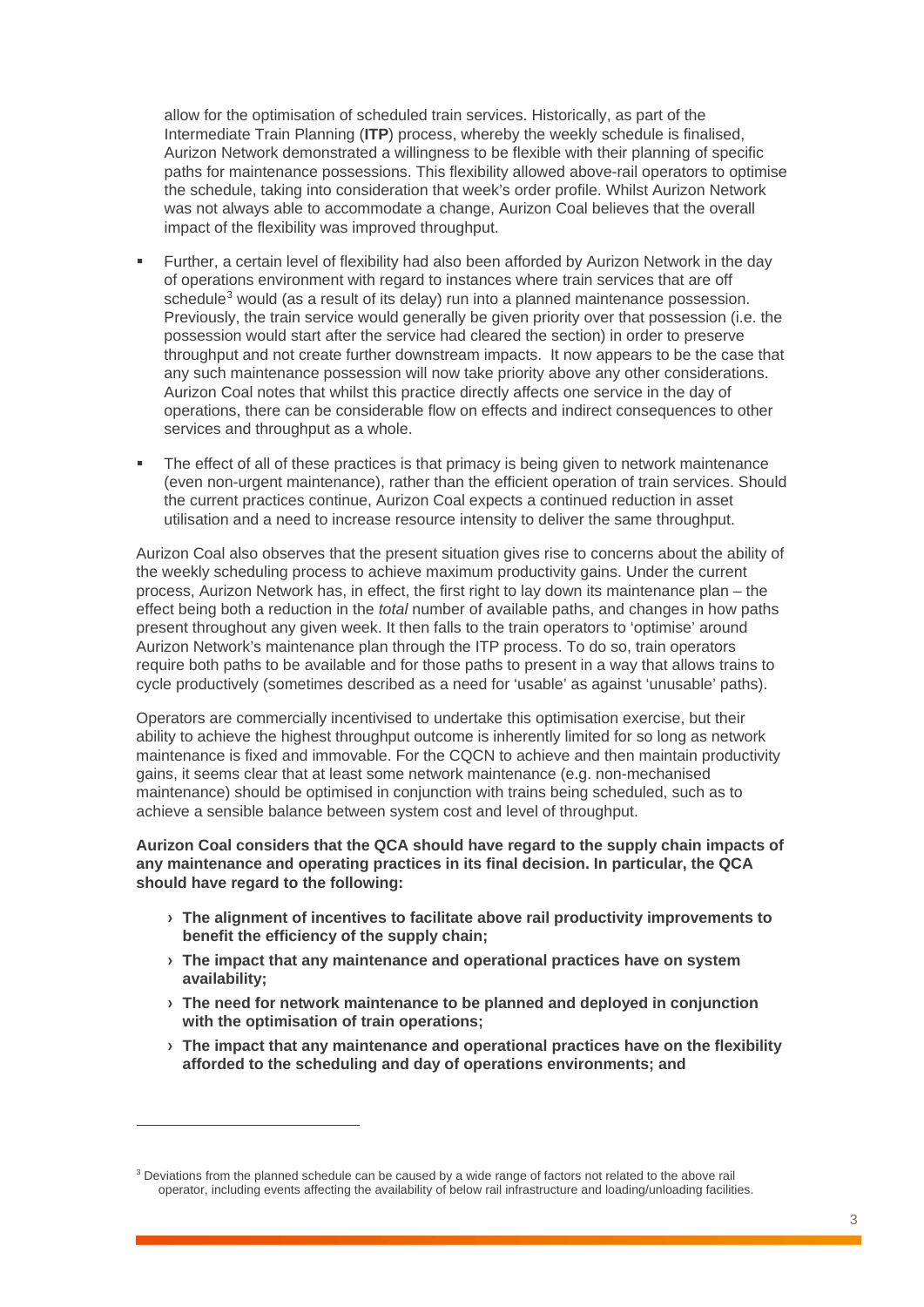**› The impact any lost system availability and flexibility has on the ability for the supply chain to efficiently optimise throughput.**

**Aurizon Coal considers that the impact on above-rail providers and producers necessitates an expedited resolution.**

#### **2. Workability of Contested Train Path principles**

In addition to the above issues regarding Aurizon Network's amended maintenance practices, Aurizon Coal has experienced some workability issues in the Contested Train Path (**CTP**) principles in Aurizon Network's 2016 Access Undertaking (**UT4**) which remain unchanged in UT5. These have not been raised in previous submissions as these issues have manifested in practice following the implementation of UT4 in October 2016. Aurizon Coal now has sufficient experience in their application to comment.

As the QCA is aware, the Draft CTP principles in clause 8.3 of the Network Management Principles contained in Schedule G of UT5 provide the decision making process by which Aurizon Network allocates Train Paths which are contested by multiple Access Holders during the development of the ITP. Its application is designed to ensure Aurizon Network meets its contractual obligations, does not unfairly differentiate between Access Holders and maximises throughput. The application of the CTP principles additionally provide enhanced transparency to the scheduling process, particularly in constrained environments.

As part of UT4, the CTP principles were redrafted from their UT3 position and it is Aurizon Coal's view that this has caused the application of certain principles to create unintended outcomes that are counter to the objectives of the CTP decision making process.

Specifically, the unchanged UT4 principles in clauses 8.3(a)(iii) and (iv) are now considered decision points in their own right. This is a departure from the UT3 CTP principles which had equivalent provisions which were not decision points but acted as modifiers to the relevant TSE consumption data calculated for the CTP decision points further in the process. These UT3 principles allowed for the consumption principles (allocating CTPs to the Access Holder most behind month to date or year to date) to take into consideration all relevant factors which affected an Access Holder's utilisation of Access Rights.

Aurizon Coal considers that in the UT5 (and UT4) form, the two CTP principles listed above provide little value as decision points in and of themselves and have the potential to create unintended consequences counter to the objectives of the CTP decision making process. See Appendix for further detail specific to each principle.

Aurizon Coal considers that the principles in clauses 8.3(a)(iii) and (iv) should be reinstated as modifiers to the TSE consumption data for the purposes of CTP decision points further in the process in order to:

- (a) manage rail access portfolios with multiple Access Rights ('pooling') without going through the short term transfer process which is difficult to achieve in very short timeframes (clause 8.3(a)(iii)); and
- (b) adjust TSE consumption data for the impact of Network Cause and Force Majeure for the allocation of CTPs to the Access Holder that is most behind month to date or year to date (clause 8.3(iv)).

The application in this way would assist in ensuring that Aurizon Network meets the objectives of the CTP decision making process, in particular maximising throughput in a fair and consistent manner between Access Holders.

Aurizon Coal notes that the ability to manage access portfolios through 'pooling' was strongly supported by all operators as part of the UT4 consultation process and it was suggested the provision of rapid transfer of access rights was one way to facilitate this. The UT3 drafting of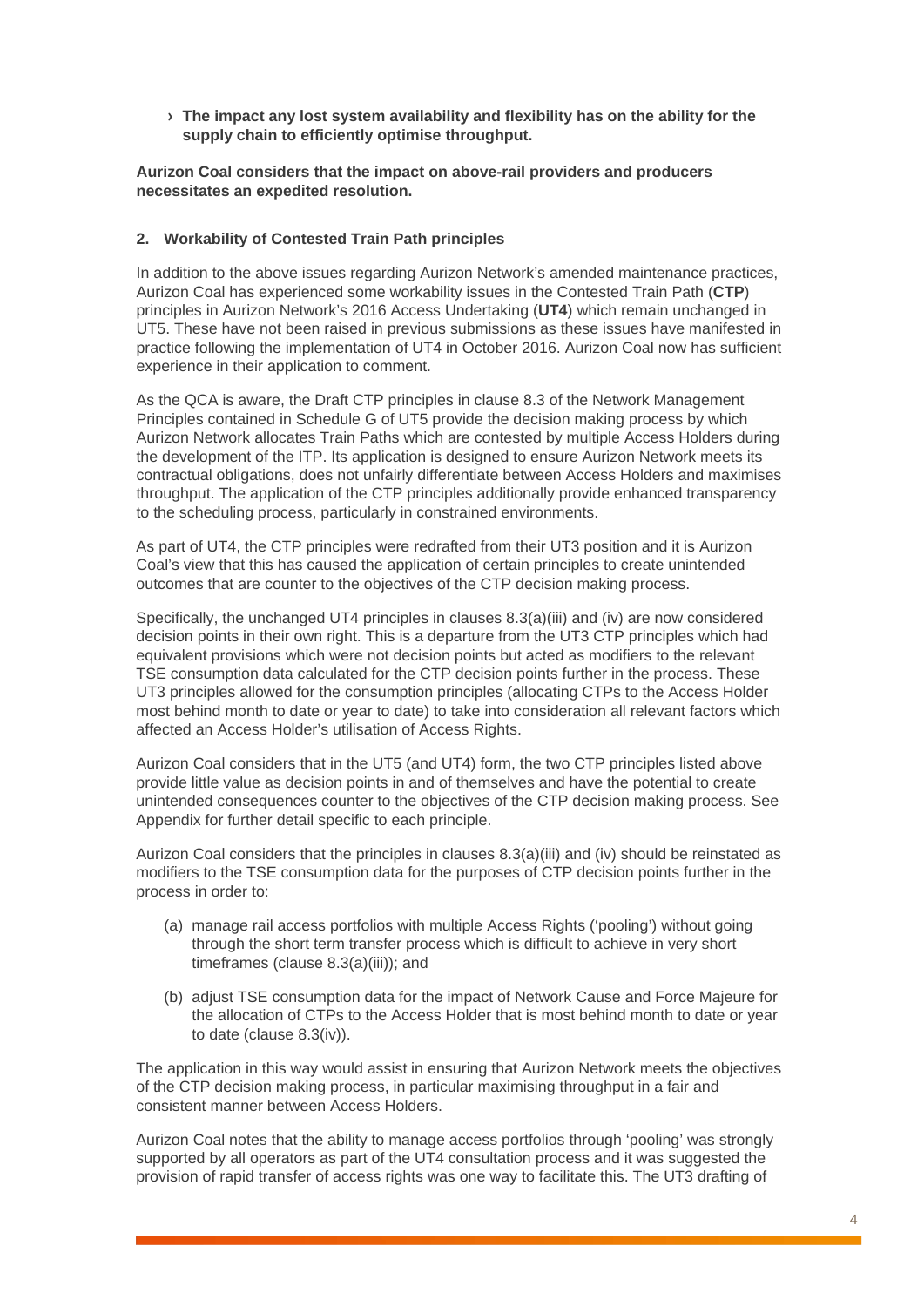the principle in clause 8.3(a)(iii) is an alternative way for Access Holders to benefit from 'pooling' as Access Holders can manage week to week variability (i.e. production or port variability) through the recognition of their portfolio of Access Rights in the CTP process.

#### **Aurizon Coal submits that the QCA consider the redrafting of the provisions to reinstate their UT3 intent as modifiers to the data inputs for the later CTP principles, namely, the consumption principles.**

Should you have any questions in relation to the submission, please contact Louisa Chung at [Louisa.Chung@aurizon.com.au.](mailto:Louisa.Chung@aurizon.com.au)

Kind regards,



Samuel McSkimming Head of Coal Customers Aurizon Coal